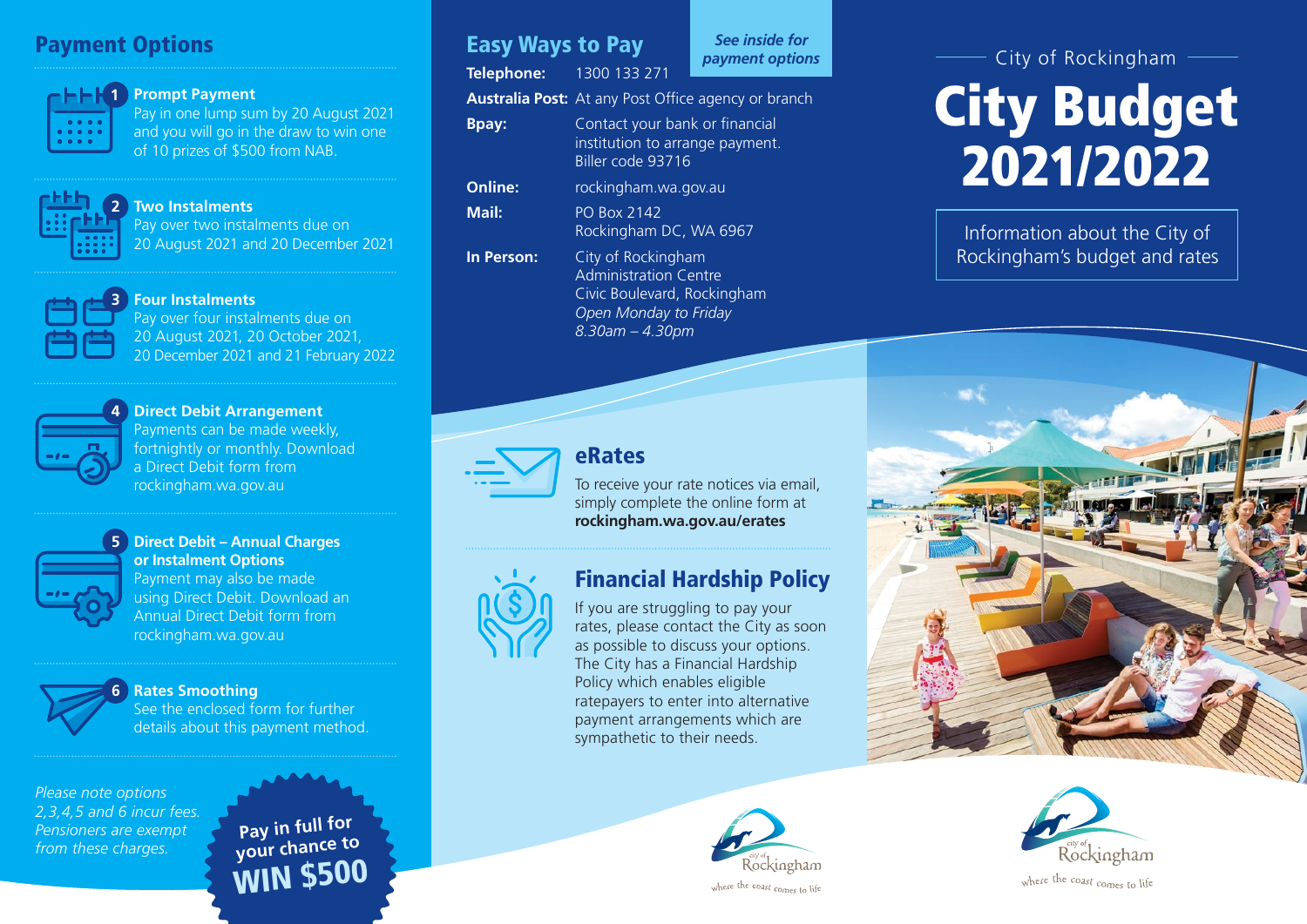# Rates and Minimum Charges

The City of Rockingham will apply differential general rates and minimum payments for the 2021/2022 financial year as summarised in the following table:

| <b>RATE CATEGORY</b>                 | RATE IN THE<br>\$ (CENTS) | <b>MINIMUM</b><br><b>PAYMENT</b> |  |  |
|--------------------------------------|---------------------------|----------------------------------|--|--|
| <b>Gross Rental Value Properties</b> |                           |                                  |  |  |
| GRV - Residential                    | 8 624                     | \$1,218                          |  |  |
| GRV - Non-Residential                | 9.447                     | \$1,218                          |  |  |
|                                      |                           |                                  |  |  |

| <b>Unimproved Value Properties</b> |        |       |  |  |
|------------------------------------|--------|-------|--|--|
| $UV - Improved$                    | 0.1051 | \$630 |  |  |
| UV – Vacant Land                   | 0.1051 | \$630 |  |  |

#### **Why do we have differential rates?**

The City's rating strategy is to achieve rate revenue that meets the shortfall from other revenue sources and allows for the delivery of services and the creation of infrastructure to occur. The City desires to levy rates that are more equitable across different types of properties and thus has implemented differential general rates reflective of the costs associated with service delivery across the different rating categories.



# Objectives of the differential rates

#### **Gross Rental Value (GRV) Properties**

Properties rated on a GRV basis make up approximately 99.5% of the total rates levied and have been classified into the following rate categories.

#### **GRV – Residential**

A differential general rate of 8.624 cents in the dollar applies to Residential Land.

*"Residential Land"* means any land used, or designed, or adapted for use, for the purpose of a dwelling and includes vacant land within the Residential, Development, Rural, Special Rural, Special Residential, Commercial, District Town Centre, Primary Centre Waterfront Village, Primary Centre Urban Village, Primary Centre City Centre, Primary Centre City Living, Primary Centre Campus and Primary Centre Urban Living zones under the City of Rockingham Town Planning Scheme No. 2.

*"Dwelling"* has the meaning given to it in the City of Rockingham Town Planning Scheme No. 2.

The rate applied to GRV - Residential is the differential general rate used as the basis on which the other GRV rate categories are calculated.

> 182 **ARDEN ISLAI**

#### **GRV – Non-Residential**

A differential rate of 9.447 cents in the dollar applies to Non-Residential Land.

*"Non-Residential Land"* means all land other than Residential Land.

The City has implemented a 9.5% differential rate on Non-Residential properties to assist in the cost of infrastructure and services designed to support the Non-Residential sector.

# Pensioner Rates Concession

Since 1 July 2016 the concession allowed to eligible pensioners on local government rates has been restricted to a capped amount. Contact the City for the latest information regarding the capped amount for 2021/2022. Pensioners may also be eligible for a rebate of up to 50% off the current year's Emergency Services Levy and annual Water Corporation rates.

Water Corporation conducts a rebate registration service for eligible pensioners on behalf of Local Government and the Corporation. To register your entitlement for a rates and/or water rates rebate, apply online at *watercorporation.com.au/my-account/ i-want-to/apply-for-a-concession*, or contact the Water Corporation on 1300 659 951.

# Seniors Rebates

Seniors Card holders may be entitled to claim a rebate of up to 25% of the current year's rates and Emergency Services Levy. Contact the City for the latest information regarding the capped amount for 2021/2022. To find out more about your eligibility, and how to apply, visit *seniorscard.wa.gov.au*

# Emergency Services Levy

The Emergency Services Levy (ESL) on your rates notice is a State Government charge which each local government collects on its behalf. This charge applies to all properties in Western Australia to share the cost of funding WA's essential fire and emergency services. The amount collected and the applicable rates and charging parameters are announced each year by the Minister for Emergency Services. For more information on the ESL visit *dfes.wa.gov.au/emergencyserviceslevy/Pages/default.aspx*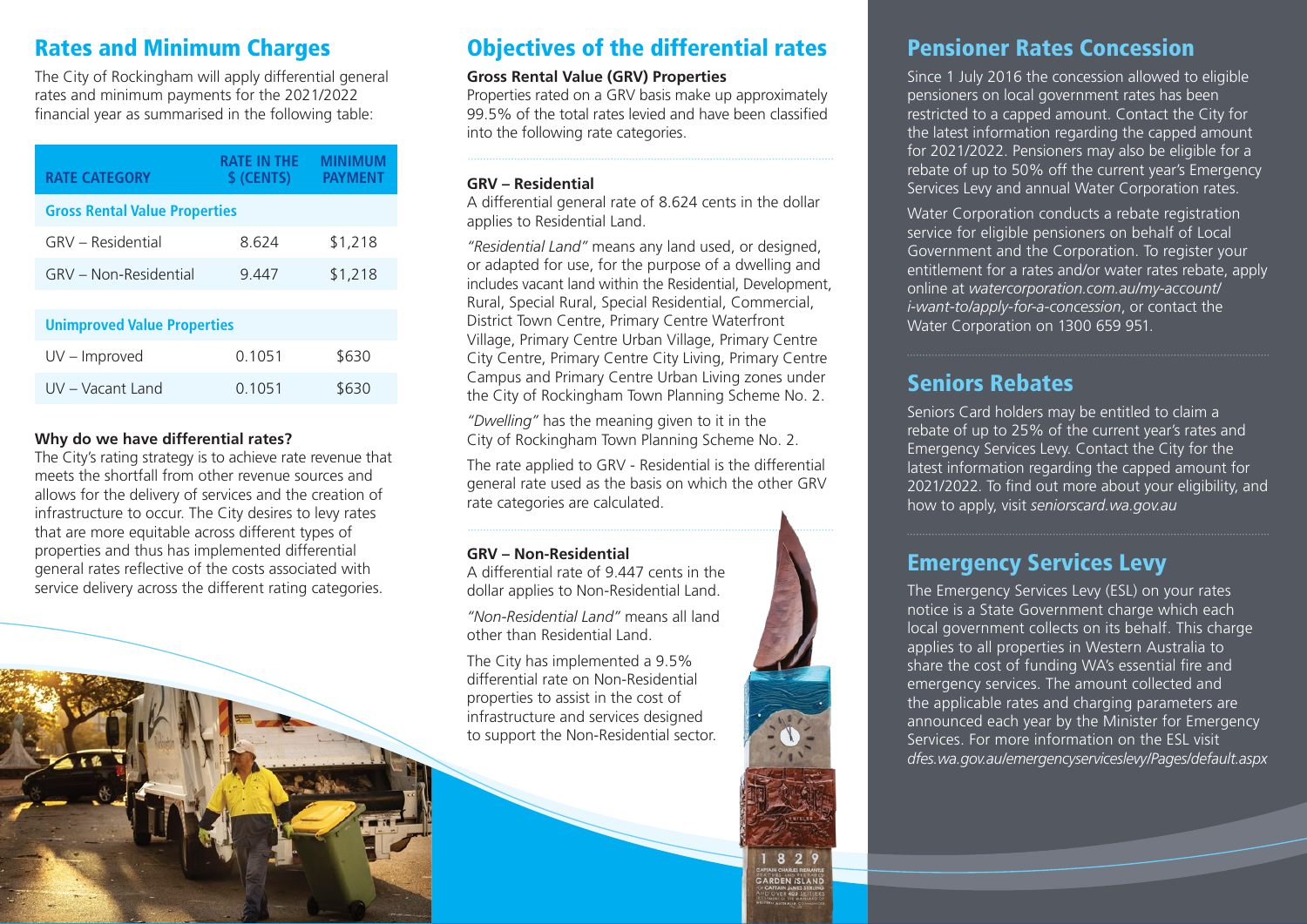

# A Word From the Mayor

The City of Rockingham's 2021/2022 Budget reflects the need for balance between meeting the challenges of funding our growing community's ongoing need for new infrastructure, and easing the financial pressure on ratepayers.

After a rates freeze due to COVID-19, and the provision of \$840,000 worth of concessions to ratepayers impacted by the State Government's GRV revaluation last year, Council has continued to respond to the current financial climate by adopting a Budget for 2021/2022 based on a rate increase of 1.5%. This increase equates to 37 cents per week for the average residence, or \$19.15 over the full year.

The City is facing some financial challenges due largely to our reliance on residential rate revenue and a lack of diversity of rateable land uses, when compared to similar sized local governments with larger industrial precincts.

The continuing COVID-19 pandemic has impacted our traditional revenues significantly, particularly rates income and fees and charges. Fortunately, larger than expected economic stimulus grants from State Government have been used effectively to deliver key community infrastructure.

During 2021/2022 we will be continuing our major capital works program, including construction of the major buildings at the Baldivis District Sporting Complex, major expansion works at Koorana Reserve, construction of the Mersey Point Seawall and the Shoalwater Activity Node. Detailed design of the \$19m Stage 2 of the Aqua Jetty is underway, and design of the Stan Twight Reserve clubroom extension will be commencing soon.

We will continue delivering our calendar of major and minor events to grow and nurture community connectedness and wellbeing – aspirations that have never been as important as they have been since COVID arrived.

We will also continue our advocacy plan, through which we lobby local, state and federal stakeholders for infrastructure funding support on a number of projects in areas including Transport, Tourism and Economy, Sport and Recreation, and in our role as a designated Strategic Metropolitan Centre.

Despite the ongoing and unpredictable challenges that COVID has thrown our way over the past year, I am very proud of the way City staff and Councillors have responded. Working together we have continued to provide the services and facilities necessary to support our enviable lifestyle, progress our capital works agenda, and continue developing plans to meet the future needs of our growing population in a sustainable manner. This Budget reflects both the willingness and the ability to respond to the changing circumstances we have been presented with during the last year.

**Barry Sammels** Mayor, City of Rockingham



**Baldivis District Sporting Complex** 



**Koorana Reserve Expansion**



**Shoalwater Activity Node**